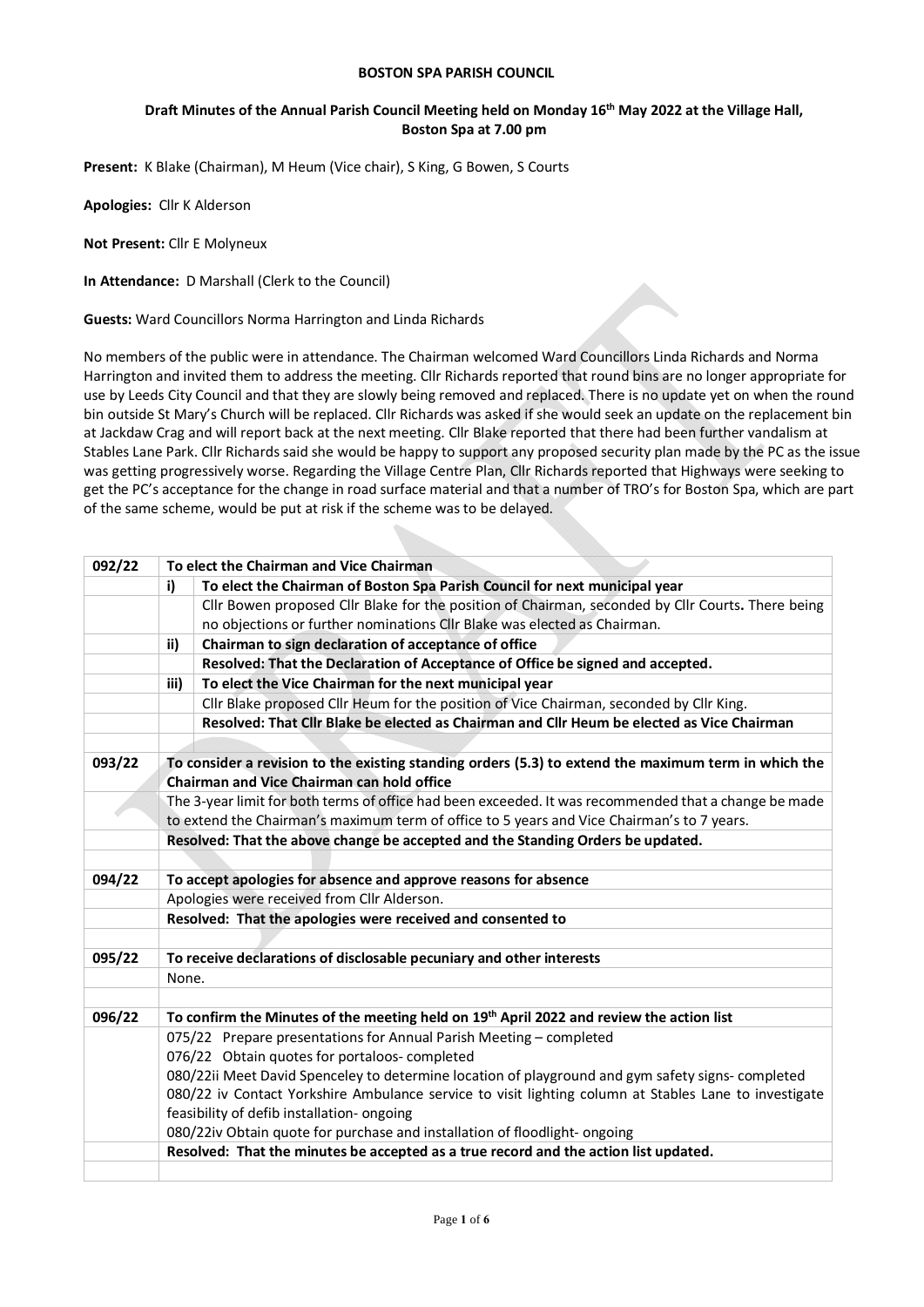| 097/22 | To review the monthly figures                                                                   |                                                                                                         |  |  |
|--------|-------------------------------------------------------------------------------------------------|---------------------------------------------------------------------------------------------------------|--|--|
|        | The figures had been previously circulated.                                                     |                                                                                                         |  |  |
|        | Resolved: That the figures be accepted as a true record                                         |                                                                                                         |  |  |
|        |                                                                                                 |                                                                                                         |  |  |
| 098/22 |                                                                                                 | To appoint representatives to the following outside bodies:                                             |  |  |
|        |                                                                                                 | Village Hall Management Committee - Cllr Heum                                                           |  |  |
|        |                                                                                                 | Village Centre - Cllr Bowen                                                                             |  |  |
|        | Charity of Richard Dawson - Cllrs Alderson and Courts                                           |                                                                                                         |  |  |
|        | Boston Spa Festival Liaison - Cllr Alderson                                                     |                                                                                                         |  |  |
|        | Deepdale Management Association - Cllr King                                                     |                                                                                                         |  |  |
|        | Leeds CC Annual Parish Forum - Cllr Heum                                                        |                                                                                                         |  |  |
|        | Harewood & Wetherby Wards Town and Parish Council Forum - Cllrs Blake and Heum                  |                                                                                                         |  |  |
|        |                                                                                                 | Yorkshire Local Councils Association- Cllrs Blake and Bowen                                             |  |  |
|        |                                                                                                 | Boston Spa and Wetherby Green Group Liaison - none                                                      |  |  |
|        |                                                                                                 | Resolved: That the above appointments be accepted                                                       |  |  |
|        |                                                                                                 |                                                                                                         |  |  |
| 099/22 |                                                                                                 | To review and agree membership of the Parish Council's Committees and Working Parties and appoint       |  |  |
|        |                                                                                                 | <b>Lead Members</b>                                                                                     |  |  |
|        |                                                                                                 | Footpaths & trees lead member- Cllr Blake                                                               |  |  |
|        |                                                                                                 | Green spaces Church Fields lead member- Cllr Blake                                                      |  |  |
|        |                                                                                                 | Green spaces Stables Lane lead member- Cllr Alderson                                                    |  |  |
|        |                                                                                                 | Friends of Stables Lane - Cllrs Alderson, Courts and King                                               |  |  |
|        |                                                                                                 | Sports Club Liaison - Cllr Courts                                                                       |  |  |
|        |                                                                                                 | Allotments Lead Member - Cllr Bowen                                                                     |  |  |
|        |                                                                                                 | Streetscene and highways - Cllr Blake                                                                   |  |  |
|        |                                                                                                 | Finance/Internal Control Lead Member - Cllr Courts                                                      |  |  |
|        |                                                                                                 | Planning Lead Member - Cllr Blake<br>Communications - Cllr Heum                                         |  |  |
|        |                                                                                                 | HR/ Employment Committee - Cllrs Blake and Courts                                                       |  |  |
|        |                                                                                                 |                                                                                                         |  |  |
|        | Neighbourhood Plan Liaison Group - Cllrs Blake and Bowen                                        |                                                                                                         |  |  |
|        | Resolved: That the above memberships be accepted                                                |                                                                                                         |  |  |
| 100/22 | To approve the statutory documents                                                              |                                                                                                         |  |  |
|        | <b>Standing Orders</b><br>i)                                                                    |                                                                                                         |  |  |
|        |                                                                                                 | The Clerk noted the change approved under item 093/22 and changes to the model Standing Orders          |  |  |
|        |                                                                                                 | 12.4 and 12.7 which had been reworded to provide clarification.                                         |  |  |
|        |                                                                                                 | Financial Regulations - No changes                                                                      |  |  |
|        | ii)<br>iii)                                                                                     | Asset Register - The asset register had been updated to include any assets acquired in 2021/22          |  |  |
|        |                                                                                                 | Publications Scheme - No changes                                                                        |  |  |
|        | iv)                                                                                             | Complaints Scheme - No changes                                                                          |  |  |
|        | v)                                                                                              |                                                                                                         |  |  |
|        | Resolved: That the above documents be approved and adopted.                                     |                                                                                                         |  |  |
| 101/22 |                                                                                                 | To receive an update on the Annual Review of Risk Assessments and confirm any updates required.         |  |  |
|        |                                                                                                 | The risk assessments had previously been circulated. There were no revisions to the Risk Assessments.   |  |  |
|        |                                                                                                 | Resolved: That the risk assessments be approved                                                         |  |  |
|        |                                                                                                 |                                                                                                         |  |  |
| 102/22 |                                                                                                 | To confirm the period of the Exercise of Public Rights to inspect the unaudited accounts for year ended |  |  |
|        |                                                                                                 | 31 March 2022                                                                                           |  |  |
|        |                                                                                                 | The period for the exercise of public rights is proposed for Monday 13th June 2022 to Friday 22nd July  |  |  |
|        | 2022.                                                                                           |                                                                                                         |  |  |
|        |                                                                                                 | Resolved: That the above dates be accepted.                                                             |  |  |
|        |                                                                                                 |                                                                                                         |  |  |
| 103/22 | To approve Section 1 - Annual Governance Statement 2021/2022 on page 4 of the Annual Governance |                                                                                                         |  |  |
|        |                                                                                                 | and Accountability Return                                                                               |  |  |
|        |                                                                                                 | A report on Internal Controls had been circulated. All internal controls and the internal audit system  |  |  |
|        |                                                                                                 | are considered effective.                                                                               |  |  |
|        |                                                                                                 | Resolved: That the report be accepted and that section 1 of the Annual Governance and                   |  |  |
|        |                                                                                                 | Accountability Return - Annual Governance Statement 2020/2021 be signed by the Chairman and             |  |  |
|        |                                                                                                 | <b>Responsible Financial Officer (Clerk)</b>                                                            |  |  |
|        |                                                                                                 |                                                                                                         |  |  |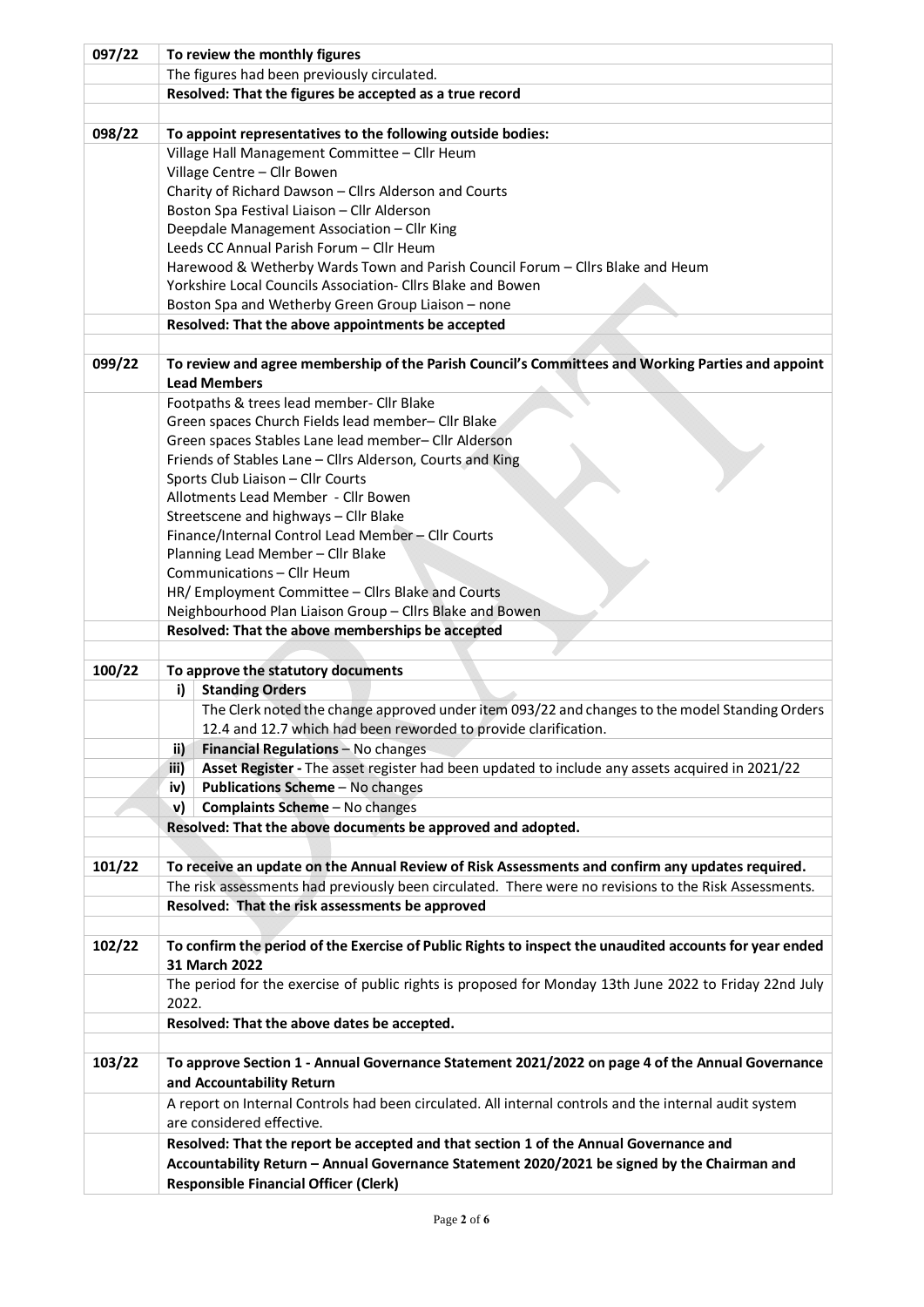| 104/22 | To approve and sign the Financial Statements for the year ended 21/22 together with Section 2 -                                                                                                                                                                                       |                                                                                                       |  |  |  |
|--------|---------------------------------------------------------------------------------------------------------------------------------------------------------------------------------------------------------------------------------------------------------------------------------------|-------------------------------------------------------------------------------------------------------|--|--|--|
|        | Accounting Statements 2021/22 on page 5 of the Annual Governance and Accountability Return                                                                                                                                                                                            |                                                                                                       |  |  |  |
|        |                                                                                                                                                                                                                                                                                       | The accounts had previously been circulated. The Annual Governance and Accountability Return had      |  |  |  |
|        |                                                                                                                                                                                                                                                                                       | been completed and will be submitted to the External Auditor in accordance with the published         |  |  |  |
|        | timetable.                                                                                                                                                                                                                                                                            |                                                                                                       |  |  |  |
|        | Resolved: That the Income & Expenditure Account and the Balance Sheet for the year ending 31st                                                                                                                                                                                        |                                                                                                       |  |  |  |
|        | March 2022 be approved and the accounts and Section 2 of the Annual Governance and                                                                                                                                                                                                    |                                                                                                       |  |  |  |
|        | Accountability Return - Accounting Statements 2021/2022 be signed by the Chairman and the                                                                                                                                                                                             |                                                                                                       |  |  |  |
|        |                                                                                                                                                                                                                                                                                       | <b>Responsible Financial Officer (Clerk)</b>                                                          |  |  |  |
|        |                                                                                                                                                                                                                                                                                       |                                                                                                       |  |  |  |
| 105/22 |                                                                                                                                                                                                                                                                                       | To consider the Internal Auditor's report to the Parish Council (attached)                            |  |  |  |
|        |                                                                                                                                                                                                                                                                                       | The report from the Internal Auditor had been circulated. No areas of concern were found.             |  |  |  |
|        |                                                                                                                                                                                                                                                                                       | Resolved: That the report be welcomed                                                                 |  |  |  |
|        |                                                                                                                                                                                                                                                                                       |                                                                                                       |  |  |  |
| 106/22 |                                                                                                                                                                                                                                                                                       | <b>Financial matters</b>                                                                              |  |  |  |
|        |                                                                                                                                                                                                                                                                                       |                                                                                                       |  |  |  |
|        | i)                                                                                                                                                                                                                                                                                    | To approve the donation under S137 expenditure to Boston Spa in Bloom - £500 (annual                  |  |  |  |
|        |                                                                                                                                                                                                                                                                                       | donation)                                                                                             |  |  |  |
|        |                                                                                                                                                                                                                                                                                       | The PC were pleased to support the work of Boston Spa in Bloom and the work of its volunteers.        |  |  |  |
|        |                                                                                                                                                                                                                                                                                       | Resolved: That the annual donation of £500 to Boston Spa in Bloom be agreed                           |  |  |  |
|        | ii)                                                                                                                                                                                                                                                                                   | To consider the cancellation of the Zoom subscription                                                 |  |  |  |
|        |                                                                                                                                                                                                                                                                                       | The clerk had asked whether the Zoom subscription could now be cancelled as it was no longer          |  |  |  |
|        |                                                                                                                                                                                                                                                                                       | required.                                                                                             |  |  |  |
|        |                                                                                                                                                                                                                                                                                       | Resolved: That the Zoom subscription be cancelled.                                                    |  |  |  |
|        | To consider the acceptance of a grant from WYCA on behalf of Boston Spa Green Group for the<br>iii)                                                                                                                                                                                   |                                                                                                       |  |  |  |
|        | funding of the Big Bike Fix under Section 137.                                                                                                                                                                                                                                        |                                                                                                       |  |  |  |
|        | West Yorkshire Combined Authority had approved a grant for £5,000 which the Green Group<br>had asked that PC to accept on its behalf. The Parish Council had requested that a report be<br>submitted by the Green Group for planned spend per quarter for 2022/23 and that the monies |                                                                                                       |  |  |  |
|        |                                                                                                                                                                                                                                                                                       |                                                                                                       |  |  |  |
|        |                                                                                                                                                                                                                                                                                       |                                                                                                       |  |  |  |
|        | be transferred to the Green Group on a quarterly basis, this being subject to invoices and a                                                                                                                                                                                          |                                                                                                       |  |  |  |
|        |                                                                                                                                                                                                                                                                                       | monitoring report being received for the previous period.                                             |  |  |  |
|        | Resolved: That the above proposal be accepted and the grant money transferred to the Green                                                                                                                                                                                            |                                                                                                       |  |  |  |
|        |                                                                                                                                                                                                                                                                                       | Group in instalments.                                                                                 |  |  |  |
|        |                                                                                                                                                                                                                                                                                       |                                                                                                       |  |  |  |
| 107/22 | To consider matters arising from the Annual Parish Meeting and agree any action to be taken                                                                                                                                                                                           |                                                                                                       |  |  |  |
|        |                                                                                                                                                                                                                                                                                       |                                                                                                       |  |  |  |
|        | A resident had asked about the unkept paths and long grass on green land at Fountains Avenue. It had<br>been ascertained that LCC were responsible for grass cutting but the paths were of an unknown                                                                                 |                                                                                                       |  |  |  |
|        |                                                                                                                                                                                                                                                                                       | responsibility. It was agreed that the Clerk would contact LCC Highways to check the ownership of the |  |  |  |
|        | paths.                                                                                                                                                                                                                                                                                |                                                                                                       |  |  |  |
|        |                                                                                                                                                                                                                                                                                       |                                                                                                       |  |  |  |
| 108/22 |                                                                                                                                                                                                                                                                                       | <b>Planning issues</b>                                                                                |  |  |  |
|        |                                                                                                                                                                                                                                                                                       | To review planning applications and agree responses                                                   |  |  |  |
|        | i)                                                                                                                                                                                                                                                                                    | 22/02749/FU<br>3 Riverside Walk - No comment                                                          |  |  |  |
|        |                                                                                                                                                                                                                                                                                       | 22/02542/FU<br>Former School, Church Street - It was agreed that an extension be requested so         |  |  |  |
|        |                                                                                                                                                                                                                                                                                       | that the Parish Council could give the application its full consideration                             |  |  |  |
|        |                                                                                                                                                                                                                                                                                       | 10 Wickham Avenue- No comment<br>22/03099/FU                                                          |  |  |  |
|        |                                                                                                                                                                                                                                                                                       | 22/03103/FU<br>21 Carleton Drive- No comment                                                          |  |  |  |
|        | ii)                                                                                                                                                                                                                                                                                   | <b>Other issues</b>                                                                                   |  |  |  |
|        |                                                                                                                                                                                                                                                                                       | It had been noted that planning applications 21/06207/FU - Borlocco House and 21/08894/FU -           |  |  |  |
|        |                                                                                                                                                                                                                                                                                       | Land East of Church Street had now been refused. Cllrs expressed their concerns that the refusals     |  |  |  |
|        |                                                                                                                                                                                                                                                                                       | meant the derelict buildings on both sites would now attract further vandalism and anti-social        |  |  |  |
|        |                                                                                                                                                                                                                                                                                       | behaviour. Cllr Blake recommended that a meeting be organised between the PC, Ward Councillor         |  |  |  |
|        |                                                                                                                                                                                                                                                                                       | Alan Lamb and the planners to discuss the future of the sites.                                        |  |  |  |
|        |                                                                                                                                                                                                                                                                                       | Resolved: The Clerk to submit responses on behalf of the Parish Council to Leeds CC where             |  |  |  |
|        |                                                                                                                                                                                                                                                                                       | appropriate and to request meetings with the relevant parties.                                        |  |  |  |
|        |                                                                                                                                                                                                                                                                                       |                                                                                                       |  |  |  |
| 109/22 |                                                                                                                                                                                                                                                                                       | To receive any crime reports or updates from the PACT meeting                                         |  |  |  |
|        |                                                                                                                                                                                                                                                                                       |                                                                                                       |  |  |  |

Ï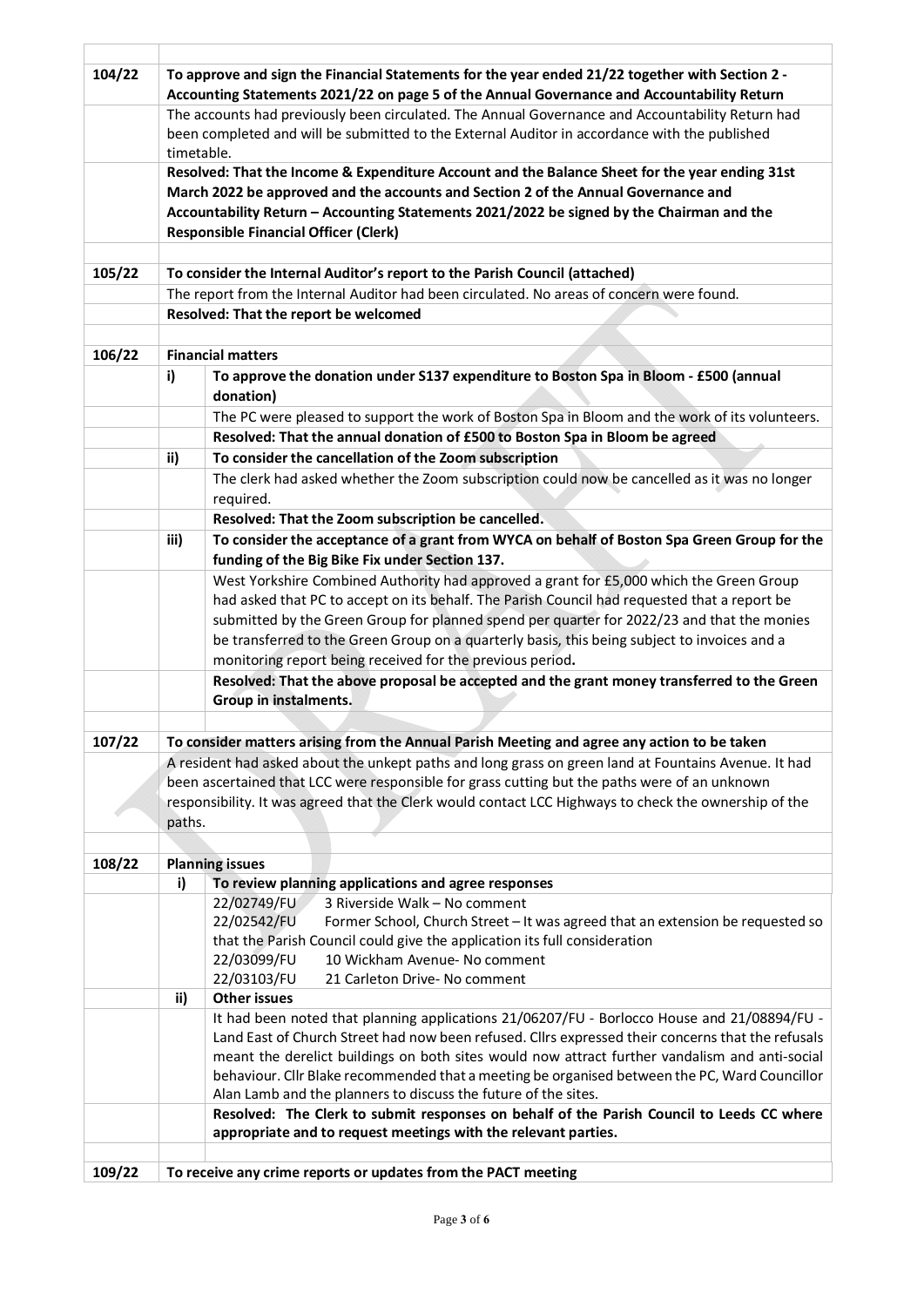|        | No member of the PC had attended the May meeting. Cllr Harrington said that a new report is being                                                                 |                                                                                                           |  |  |  |
|--------|-------------------------------------------------------------------------------------------------------------------------------------------------------------------|-----------------------------------------------------------------------------------------------------------|--|--|--|
|        | produced by the police with the crime stats and that this would be forwarded to the Parish Councils. Cllr                                                         |                                                                                                           |  |  |  |
|        | Harrington stated again that it is important that all residents who witness crime and vandalism report it                                                         |                                                                                                           |  |  |  |
|        | and not depend on a neighbour or representative to do this. This allows the level of crime and the                                                                |                                                                                                           |  |  |  |
|        | numbers of people being affected to be more accurately represented in the reports.                                                                                |                                                                                                           |  |  |  |
|        |                                                                                                                                                                   |                                                                                                           |  |  |  |
| 110/22 |                                                                                                                                                                   | To consider any arrangements for the Boston Spa Festival                                                  |  |  |  |
|        | To consider a request to close the High Street entrance to the Millennium Gardens Car Park on<br>i)<br>Saturday 9 <sup>th</sup> and Sunday 10 <sup>th</sup> July. |                                                                                                           |  |  |  |
|        | A further request had been received for the closure of the entrance on the afternoon and evening                                                                  |                                                                                                           |  |  |  |
|        | of Saturday 4 <sup>th</sup> June (Jubilee Weekend) so that a jazz band can perform.                                                                               |                                                                                                           |  |  |  |
|        | Resolved: That the closure of the entrance be approved on the above dates and times and the<br>Clerk to submit the request to Leeds Parking Services.             |                                                                                                           |  |  |  |
|        | To approve expenditure for the hire of 2 x standard toilets and $1x$ accessible toilets for two days<br>ii)                                                       |                                                                                                           |  |  |  |
|        |                                                                                                                                                                   | (including servicing) at £390                                                                             |  |  |  |
|        |                                                                                                                                                                   | The Parish Council considered the toilets to be a necessity for the festival given the lack of facilities |  |  |  |
|        |                                                                                                                                                                   | at Stables Lane.                                                                                          |  |  |  |
|        |                                                                                                                                                                   | Resolved: That the above quote be accepted                                                                |  |  |  |
|        |                                                                                                                                                                   |                                                                                                           |  |  |  |
| 111/22 |                                                                                                                                                                   | To receive an update on riverside issues                                                                  |  |  |  |
|        | i)                                                                                                                                                                | To consider a report that the cover panel is missing from the fish pass and that debris is blocking       |  |  |  |
|        |                                                                                                                                                                   | the main channel and eel pass.                                                                            |  |  |  |
|        | Resolved: That the Environment Agency be contacted.                                                                                                               |                                                                                                           |  |  |  |
|        | ii)                                                                                                                                                               | <b>Other issues</b>                                                                                       |  |  |  |
|        |                                                                                                                                                                   | None                                                                                                      |  |  |  |
|        |                                                                                                                                                                   |                                                                                                           |  |  |  |
| 112/22 |                                                                                                                                                                   | To receive an update on any matters relating to Church Fields                                             |  |  |  |
|        |                                                                                                                                                                   | A Wildflower Meadow report has now been received from Brooks Ecology. Cllr Blake will meet<br>$\bullet$   |  |  |  |
|        |                                                                                                                                                                   | with them in May to consider its future maintenance.                                                      |  |  |  |
|        | The Church Fields grass has now been mowed, but this has fallen behind schedule. It was<br>$\bullet$                                                              |                                                                                                           |  |  |  |
|        |                                                                                                                                                                   | agreed that Farm and Land would be reminded again that the grass should be cut fortnightly.               |  |  |  |
| 113/22 |                                                                                                                                                                   |                                                                                                           |  |  |  |
|        | To receive an update on highways, parking and streetscene matters<br>To receive an update on the installation of a shelter<br>i)                                  |                                                                                                           |  |  |  |
|        |                                                                                                                                                                   | The Clerk reported that the matter had been passed to Craig Forrester from NPS who was now                |  |  |  |
|        |                                                                                                                                                                   | liaising directly with Richard Renier and Oak by Design to receive the necessary information to           |  |  |  |
|        |                                                                                                                                                                   | issue a permit.                                                                                           |  |  |  |
|        | ii)                                                                                                                                                               | To consider any highways and parking issues                                                               |  |  |  |
|        |                                                                                                                                                                   | None.                                                                                                     |  |  |  |
|        | iii)                                                                                                                                                              | To consider a complaint regarding grass and paths on land at Fountains Avenue                             |  |  |  |
|        |                                                                                                                                                                   | This had been considered under item 107/22                                                                |  |  |  |
|        |                                                                                                                                                                   |                                                                                                           |  |  |  |
| 114/22 |                                                                                                                                                                   | To receive an update on issues concerning Stables Lane and receive any updates from the Friends of        |  |  |  |
|        |                                                                                                                                                                   | <b>Stables Lane Working Group (Cllr Alderson)</b>                                                         |  |  |  |
|        | i)                                                                                                                                                                | To consider a budget for the purchase of lighting and security equipment                                  |  |  |  |
|        |                                                                                                                                                                   | No report had been received. A report will be presented at the next meeting.                              |  |  |  |
|        | ii)                                                                                                                                                               | To consider an annual increase of £200 to the grass cutting contract to allow for hand cutting            |  |  |  |
|        |                                                                                                                                                                   | around the junior play area                                                                               |  |  |  |
|        |                                                                                                                                                                   | The contractor had reported that the standard mower could not be used around the permitter of             |  |  |  |
|        |                                                                                                                                                                   | the soft surface on the play area and that this would have to be cut by hand.                             |  |  |  |
|        |                                                                                                                                                                   | Resolved: That the annual increase of £200 be approved.                                                   |  |  |  |
|        | iii)                                                                                                                                                              | To approve an increase in costs for the installation of play and gym equipment safety signs at<br>£794    |  |  |  |
|        |                                                                                                                                                                   | The previous approved cost was £560. An additional 4 signs had been mounted and costs had                 |  |  |  |
|        |                                                                                                                                                                   | increased for the digging of holes, postcrete and materials.                                              |  |  |  |
|        |                                                                                                                                                                   | Resolved: That the increased cost be accepted.                                                            |  |  |  |
|        | iv)                                                                                                                                                               | To receive an update on the installation of a defibrillator                                               |  |  |  |
|        | Cllr Heum reported that she was in contact with Yorkshire Ambulance Service and would report                                                                      |                                                                                                           |  |  |  |
|        |                                                                                                                                                                   | back at the next meeting.                                                                                 |  |  |  |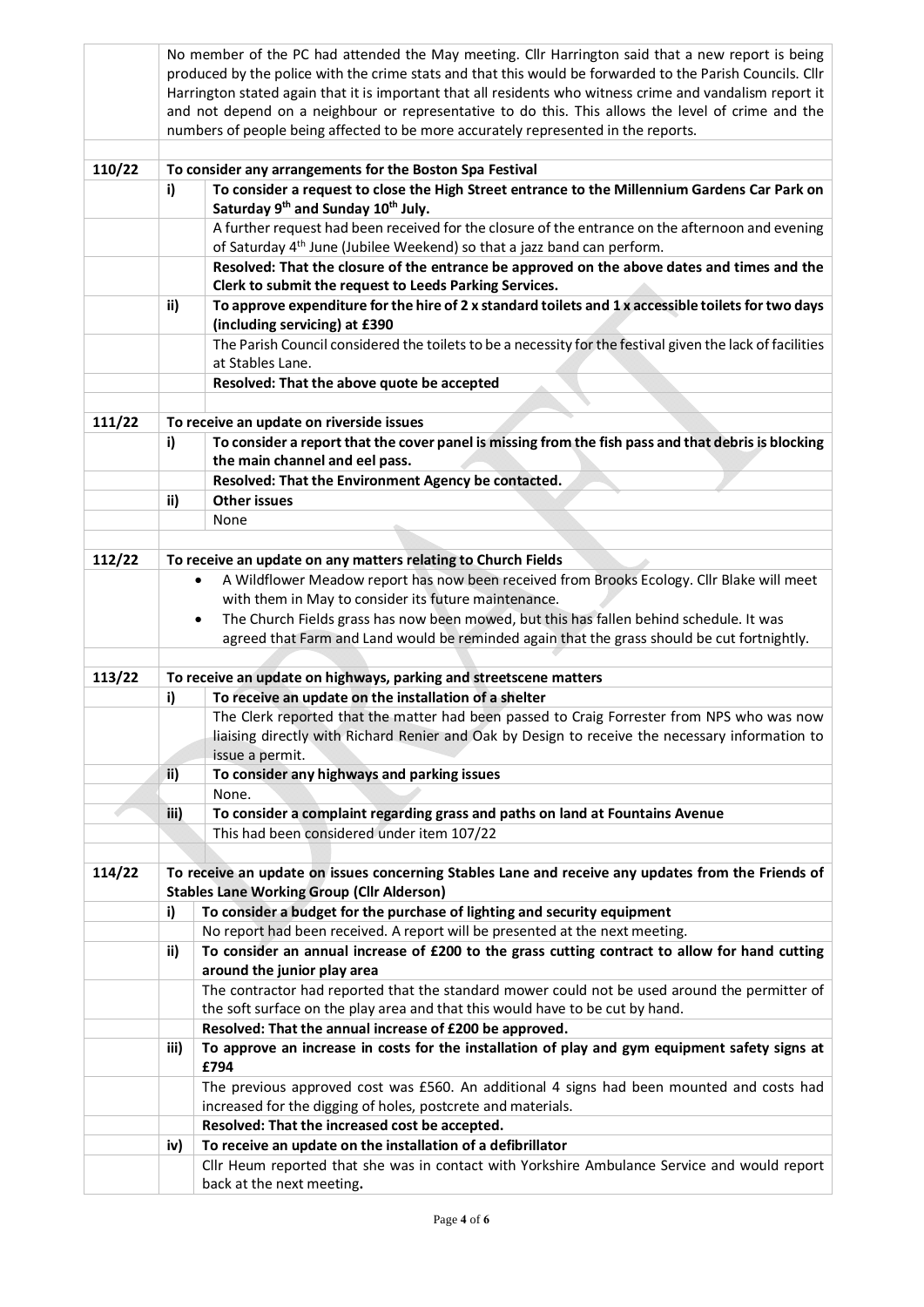|        | v)                                                                                                               | <b>Other issues</b>                                                                              |                                                                                                                                                                                                                  |                 |  |
|--------|------------------------------------------------------------------------------------------------------------------|--------------------------------------------------------------------------------------------------|------------------------------------------------------------------------------------------------------------------------------------------------------------------------------------------------------------------|-----------------|--|
|        | None.                                                                                                            |                                                                                                  |                                                                                                                                                                                                                  |                 |  |
|        |                                                                                                                  |                                                                                                  |                                                                                                                                                                                                                  |                 |  |
| 115/12 | To receive an update on the repair of Boston Spa War Memorial and confirm a change of contractor                 |                                                                                                  |                                                                                                                                                                                                                  |                 |  |
|        |                                                                                                                  | The War Memorials Trust has approved a grant of £2,030. This was subject to the PC accepting the |                                                                                                                                                                                                                  |                 |  |
|        | cheapest quote for the work which had been provided by LDC restoration for £2,700.                               |                                                                                                  |                                                                                                                                                                                                                  |                 |  |
|        | Resolved: That the quote of £2,700 from LDC restoration be accepted.                                             |                                                                                                  |                                                                                                                                                                                                                  |                 |  |
|        |                                                                                                                  |                                                                                                  |                                                                                                                                                                                                                  |                 |  |
| 116/22 |                                                                                                                  | To receive any updates on the Village Centre Plan                                                |                                                                                                                                                                                                                  |                 |  |
|        | An email had been received from Jack Young on 3 <sup>rd</sup> May recommending a change of material for the road |                                                                                                  |                                                                                                                                                                                                                  |                 |  |
|        | surface from block paviours to ULTicolour, a coloured asphalt. This had been presented by the Highways           |                                                                                                  |                                                                                                                                                                                                                  |                 |  |
|        |                                                                                                                  |                                                                                                  | Board following a meeting in which the long-term maintenance and the construction methodology of the                                                                                                             |                 |  |
|        | carriageway had been assessed. It was found that block paviours, whilst looking good, do not withstand           |                                                                                                  |                                                                                                                                                                                                                  |                 |  |
|        |                                                                                                                  |                                                                                                  | the impact of large traffic volumes and HGVs or buses. With High Street being an 'A' classified route                                                                                                            |                 |  |
|        |                                                                                                                  |                                                                                                  | (A659) carrying an average of 9000 vehicles per day, any surface course material which is laid has to be<br>able to withstand the loads and turning movements applied to it. It was felt that the same aesthetic |                 |  |
|        |                                                                                                                  |                                                                                                  | appearance can be achieved with ULTicolour, which is more durable and retains its colour. The Parish                                                                                                             |                 |  |
|        |                                                                                                                  |                                                                                                  | Council expressed its disappointment that paviours were no longer a realistic option but respected the                                                                                                           |                 |  |
|        |                                                                                                                  | Chief Highways Officers decision on the change of material.                                      |                                                                                                                                                                                                                  |                 |  |
|        |                                                                                                                  |                                                                                                  | Resolved: That the Parish Council accepts the Highways Board's decision for the laying of ULTIcolour                                                                                                             |                 |  |
|        |                                                                                                                  | on the road surface.                                                                             |                                                                                                                                                                                                                  |                 |  |
|        |                                                                                                                  |                                                                                                  |                                                                                                                                                                                                                  |                 |  |
| 117/22 |                                                                                                                  |                                                                                                  | To receive reports from members who have attended other committees and meetings                                                                                                                                  |                 |  |
|        | Cllr Heum said she'd attended the Village Hall meeting and that the hall was proving very                        |                                                                                                  |                                                                                                                                                                                                                  |                 |  |
|        | popular. There were no issues to report.                                                                         |                                                                                                  |                                                                                                                                                                                                                  |                 |  |
|        |                                                                                                                  |                                                                                                  |                                                                                                                                                                                                                  |                 |  |
| 118/22 |                                                                                                                  | Exchange of Information - to raise any emerging issues                                           |                                                                                                                                                                                                                  |                 |  |
|        | Cllr Harrington said that the Ward Councillors were looking for alternative funds for the island at the          |                                                                                                  |                                                                                                                                                                                                                  |                 |  |
|        | entrance of Riverdale Gardens to prevent the turning of HGV's. The Highways Board were not able to               |                                                                                                  |                                                                                                                                                                                                                  |                 |  |
|        | provide the £10,000 required.                                                                                    |                                                                                                  |                                                                                                                                                                                                                  |                 |  |
|        |                                                                                                                  |                                                                                                  |                                                                                                                                                                                                                  |                 |  |
| 119/22 | Clerk's verbal report                                                                                            |                                                                                                  |                                                                                                                                                                                                                  |                 |  |
|        | Nothing to report.                                                                                               |                                                                                                  |                                                                                                                                                                                                                  |                 |  |
| 120/22 | To note correspondence received - items of interest (to follow)                                                  |                                                                                                  |                                                                                                                                                                                                                  |                 |  |
|        | Nothing to report.                                                                                               |                                                                                                  |                                                                                                                                                                                                                  |                 |  |
|        |                                                                                                                  |                                                                                                  |                                                                                                                                                                                                                  |                 |  |
| 121/22 | To approve responses/action to items of correspondence                                                           |                                                                                                  |                                                                                                                                                                                                                  |                 |  |
|        | None.                                                                                                            |                                                                                                  |                                                                                                                                                                                                                  |                 |  |
|        |                                                                                                                  |                                                                                                  |                                                                                                                                                                                                                  |                 |  |
| 122/22 |                                                                                                                  | To receive late items of correspondence                                                          |                                                                                                                                                                                                                  |                 |  |
|        | None.                                                                                                            |                                                                                                  |                                                                                                                                                                                                                  |                 |  |
|        |                                                                                                                  |                                                                                                  |                                                                                                                                                                                                                  |                 |  |
| 123/22 |                                                                                                                  |                                                                                                  | To approve payments and receipts in accordance with the budget                                                                                                                                                   |                 |  |
|        |                                                                                                                  | D Marshall                                                                                       | Salary & Expenses                                                                                                                                                                                                | £2,051.92       |  |
|        |                                                                                                                  | <b>Brooks Ecology</b>                                                                            | Wildflower meadow maintenance and report                                                                                                                                                                         | £2,700.00       |  |
|        |                                                                                                                  | Boston Spa in Bloom                                                                              | Annual donation                                                                                                                                                                                                  | £500.00         |  |
|        |                                                                                                                  | The Job Man                                                                                      | Playground sign installation and Holgate Lane bollard                                                                                                                                                            | £834.00         |  |
|        |                                                                                                                  | K Alderson                                                                                       | Stables Lane gate padlock keys                                                                                                                                                                                   | £12.00          |  |
|        |                                                                                                                  | The Sign Shed                                                                                    | Playground and outdoor gym safety signs                                                                                                                                                                          | £303.60         |  |
|        |                                                                                                                  | Scribe (Starboard Systems)                                                                       | Accounting software - annual subscription                                                                                                                                                                        | £416.40         |  |
|        |                                                                                                                  | Wharfe Valley Garden                                                                             |                                                                                                                                                                                                                  |                 |  |
|        |                                                                                                                  | Maintenance                                                                                      | Millennium Gardens and High Street car park April                                                                                                                                                                | £170.00         |  |
|        |                                                                                                                  | <b>Richard Dorsey</b>                                                                            | <b>Internal Audit Fee</b>                                                                                                                                                                                        | £250.00         |  |
|        |                                                                                                                  | <b>Business Stream</b><br><b>Water Plus</b>                                                      | <b>Stables Lane Water</b>                                                                                                                                                                                        | £27.86<br>£8.52 |  |
|        |                                                                                                                  | <b>Receipts</b>                                                                                  | Water - Westwood Way Allotments                                                                                                                                                                                  |                 |  |
|        |                                                                                                                  | Allotment holder                                                                                 | <b>Allotment Rent</b>                                                                                                                                                                                            | £6.25           |  |
|        |                                                                                                                  |                                                                                                  |                                                                                                                                                                                                                  |                 |  |